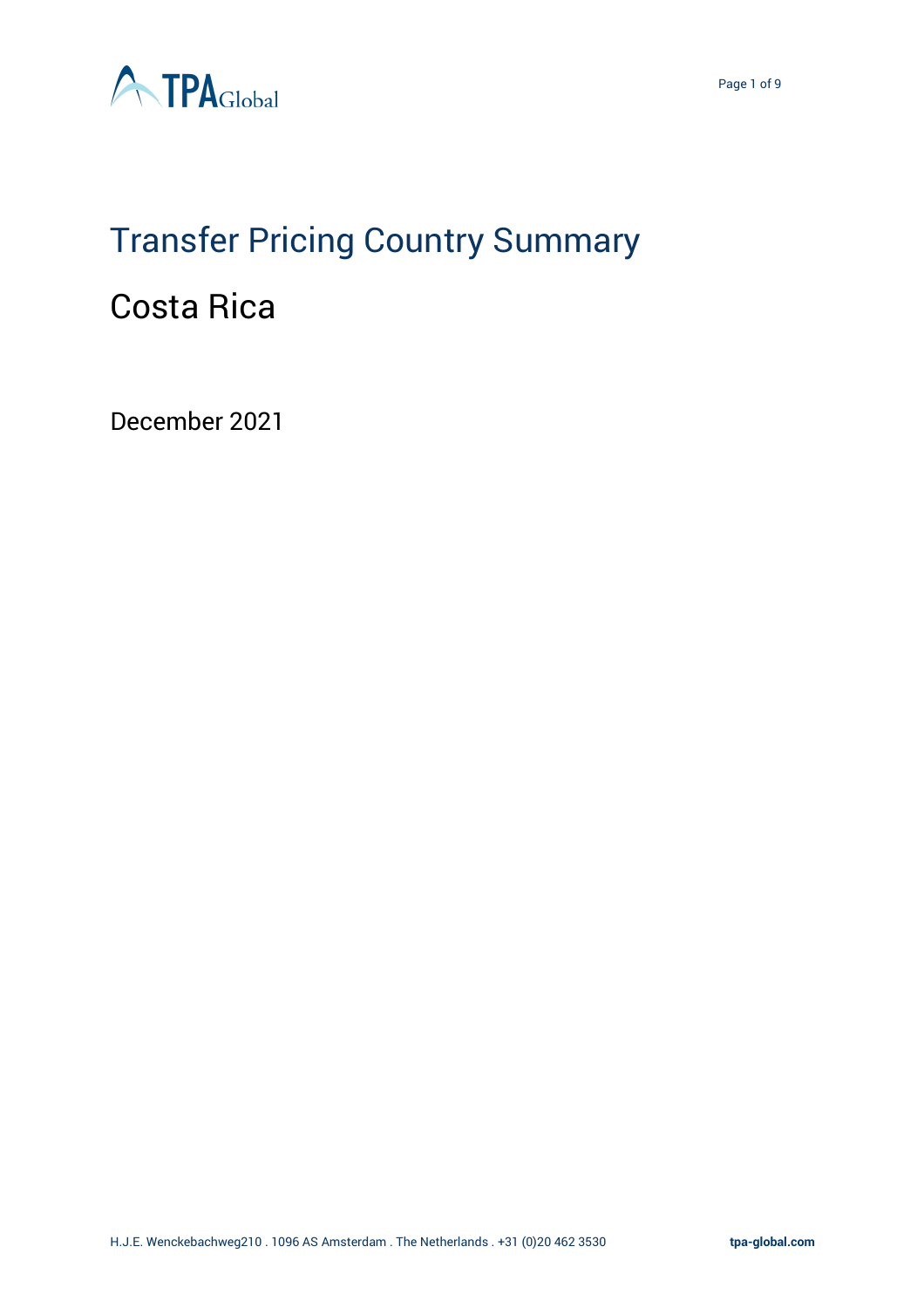# **ATPA**Global

| 1. |                                                                               |
|----|-------------------------------------------------------------------------------|
| 2. |                                                                               |
| a) |                                                                               |
| b) |                                                                               |
| c) |                                                                               |
| d) |                                                                               |
| e) |                                                                               |
| f) |                                                                               |
| 3. |                                                                               |
| a) |                                                                               |
| b) |                                                                               |
| c) |                                                                               |
| d) |                                                                               |
| e) |                                                                               |
| f) |                                                                               |
| g) |                                                                               |
| h) | Production Process for TP Relevant Returns, Documents, Forms and Financials 7 |
| i) |                                                                               |
| j) |                                                                               |
| k) |                                                                               |
| I) |                                                                               |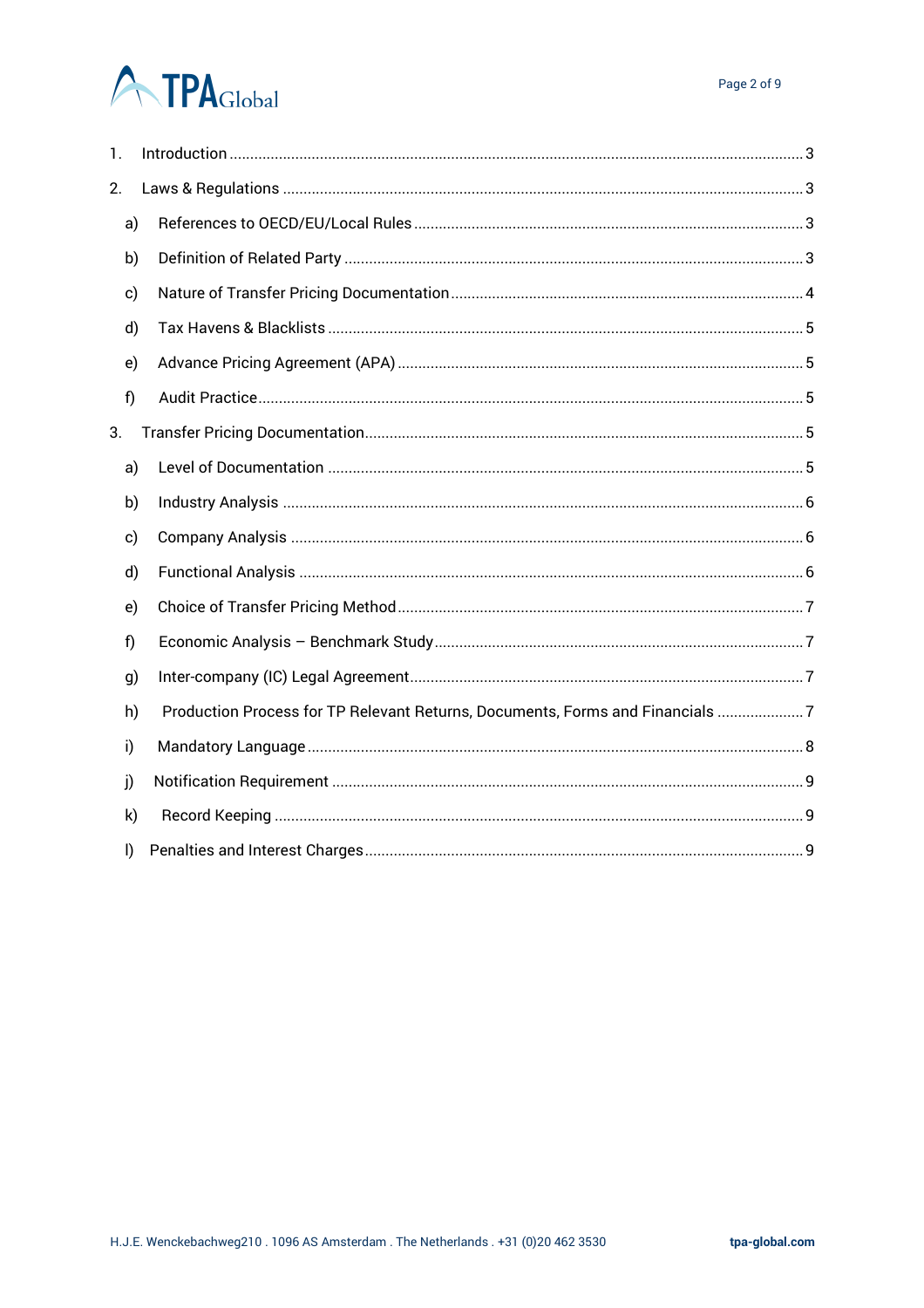

# <span id="page-2-0"></span>1. Introduction

Since 2017, Costa Rica has formal transfer pricing documentation requirements to submit the master file, country-by-country reporting and local file along with other local TP forms.

# <span id="page-2-2"></span><span id="page-2-1"></span>2. Laws & Regulations

# a) References to OECD/EU/Local Rules

Costa Rica has formally become an OECD member on 25 May 2021. Costa Rican legislation references Arm's Length Principle in Art.81 of the Income Tax Law. However, Costa Rican Tax law does not reference OECD Transfer Pricing Guidelines. The 2017 Guidelines are considered a guide for applying transfer pricing rules of Costa Rica.

Costa Rican transfer pricing rules, enacted firstly on September 2013 (Decree 37898-H) and updated with Decree No. 41818-H of 26 June 2019, mandate Costa Rican taxpayers to conduct their related party transactions at arm's length in accordance with the OECD's Transfer Pricing Guidelines, as well as imposing systematic transfer pricing duties that must be provided on an annual basis. Therefore, transfer pricing studies have been requested from taxpayers since 2013. Besides, Costa Rica adopted the three-tiered documentation suggested in Action 13 of the BEPS report as follows:

- Resolution DGT-R-16-2017 of 21 April 2017 incorporated the Local File and Master File in the Costa Rican Legislation.
- On 13 September 2016, Costa Rica published a Resolution N° DGT-R-44-2016, setting out the definitive version of the transfer pricing return.
- Resolution no. DGT-R-001-2018 of 11 January 2018 sets out the rules on Country-by-Country Reporting.

# b) Definition of Related Party

<span id="page-2-3"></span>Article 68 of the Income Tax Law<sup>1</sup> (N° 18445-H) prescribes the criteria for determining related parties and related party transactions by listing the causes of systematic influence on the decisions on the transfer price. According to the law, two or more entities can be considered as related parties when one of the following cases applies:

- If the transaction carried out with
	- $\circ$  jurisdictions that have an equivalent rate in the Income Tax lower by more than 40% of the rate established in paragraph a) of Article 15 of the Income Tax Law,
	- $\circ$  jurisdictions in which Costa Rica does not have an agreement for the exchange of information or to avoid double taxation with a clause for the exchange of information.
- 1

See:

[http://www.pgrweb.go.cr/scij/Busqueda/Normativa/Normas/nrm\\_texto\\_completo.aspx?nValor1=1&nValor2=72](http://www.pgrweb.go.cr/scij/Busqueda/Normativa/Normas/nrm_texto_completo.aspx?nValor1=1&nValor2=7241) [41](http://www.pgrweb.go.cr/scij/Busqueda/Normativa/Normas/nrm_texto_completo.aspx?nValor1=1&nValor2=7241)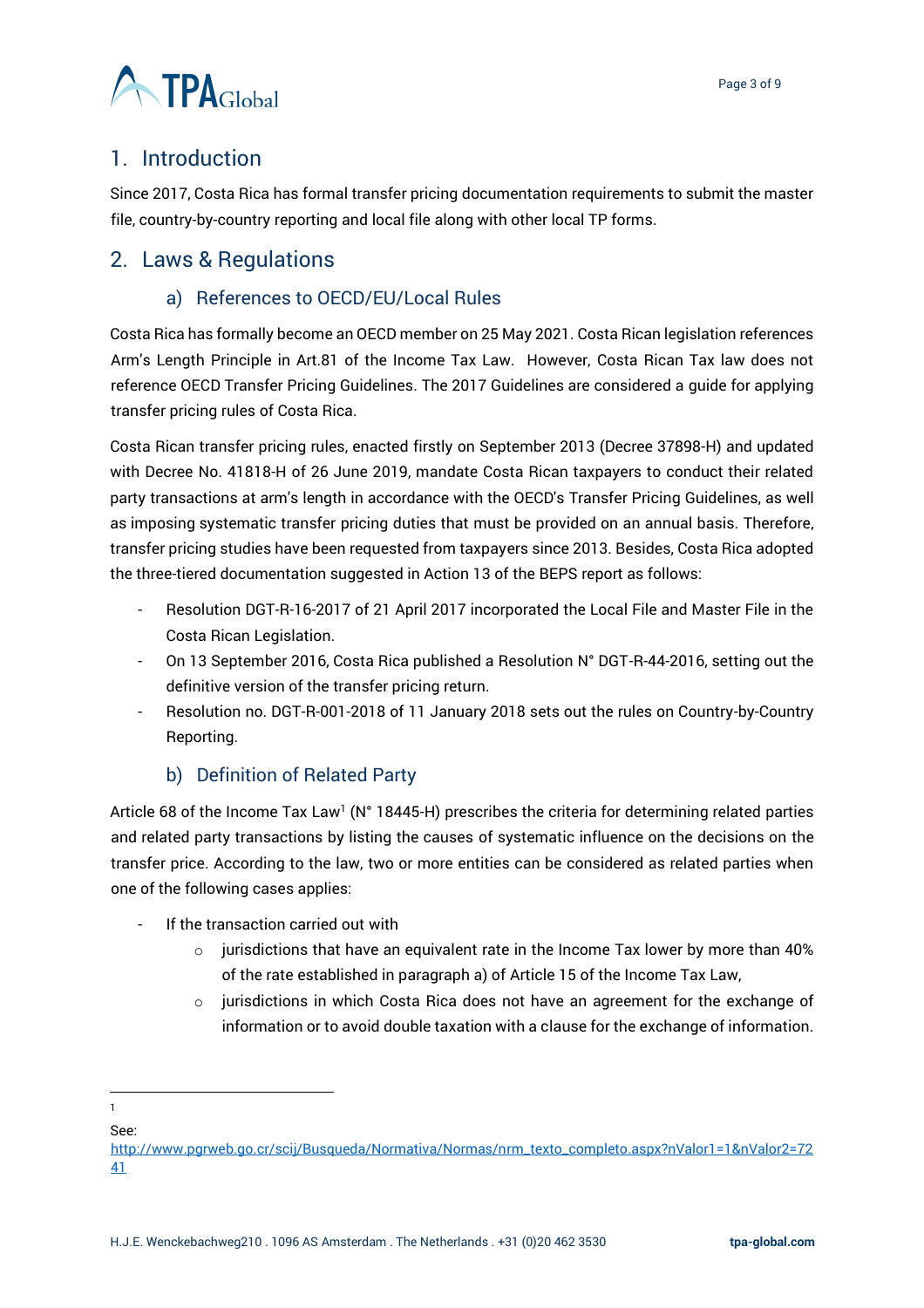

- When a person directs or controls the other, or holds, directly or indirectly, at least 25% of its capital stock or voting rights, whether a domestic or foreign entity;
- When five physical or corporate entities or less direct or control both related parties, or possess directly or indirectly at least 25% of participation in the capital stock or voting rights of both entities;
- There will be a presumption of "unity of decision" when a corporate entity is a member or participant of the other and is related to it with any of the following situations by; (i) holding a majority of voting rights, (ii) by having the authority to appoint or remove the majority of the members of the administrative organ of the enterprise, (iii) having the majority of the voting rights with the help of agreements entered into with other partners, (iii) having the majority of the administrative body appointed himself exclusively, (iv) decisive number of administrative members being also in the same position in another dominant/dominated entity,
- When two or more legal entities establish a decision unit concerning a third legal person, provided that all of them will form the decision unit,
- When one of these situations occurs, (i) when any of the contractual parties or associates engage directly or indirectly in more than 25% of the contract's result or profit, or of the activities produced from the association, under a business cooperation contract or a joint venture agreement, (ii) when the residence of a person lives is in the country but has their permanent establishment abroad, (iii) when a permanent establishment located in the country and its parent company residing abroad, another permanent establishment of the same or a person related to it.

For the purposes of this section, a natural person shall be deemed to have a share in the capital stock or voting rights if the ownership of the share directly or indirectly corresponds to the spouse or the person with up to fourth-degree blood relation or second-degree indirect blood relation.

# c) Nature of Transfer Pricing Documentation

<span id="page-3-0"></span>There are certain requirements for the transfer pricing return introduced under Resolution N° DGT-R-44-20, which must be submitted annually by

- "Large taxpayers" or as "large national companies" engaged in cross border related party transactions, and
- Taxpayers who operate under the free trade zone regime established by Law 7210 of 1990.

A large taxpayer refers to companies that meet a threshold of CRC 40 billion (approximately USD 63.5 million) in gross income or average total assets in the last three years for large national taxpayers and half the mentioned amounts for large territorial taxpayers. A taxpayer can also be declared large taxpayer status based on the tax it has paid or if the tax authority considers that the taxpayer is of fiscal interest.

Every taxpayer who engages in related party transactions (regardless of their amount or domestic only) needs to prepare a Master File. The local file is the exact version recommended in OECD Action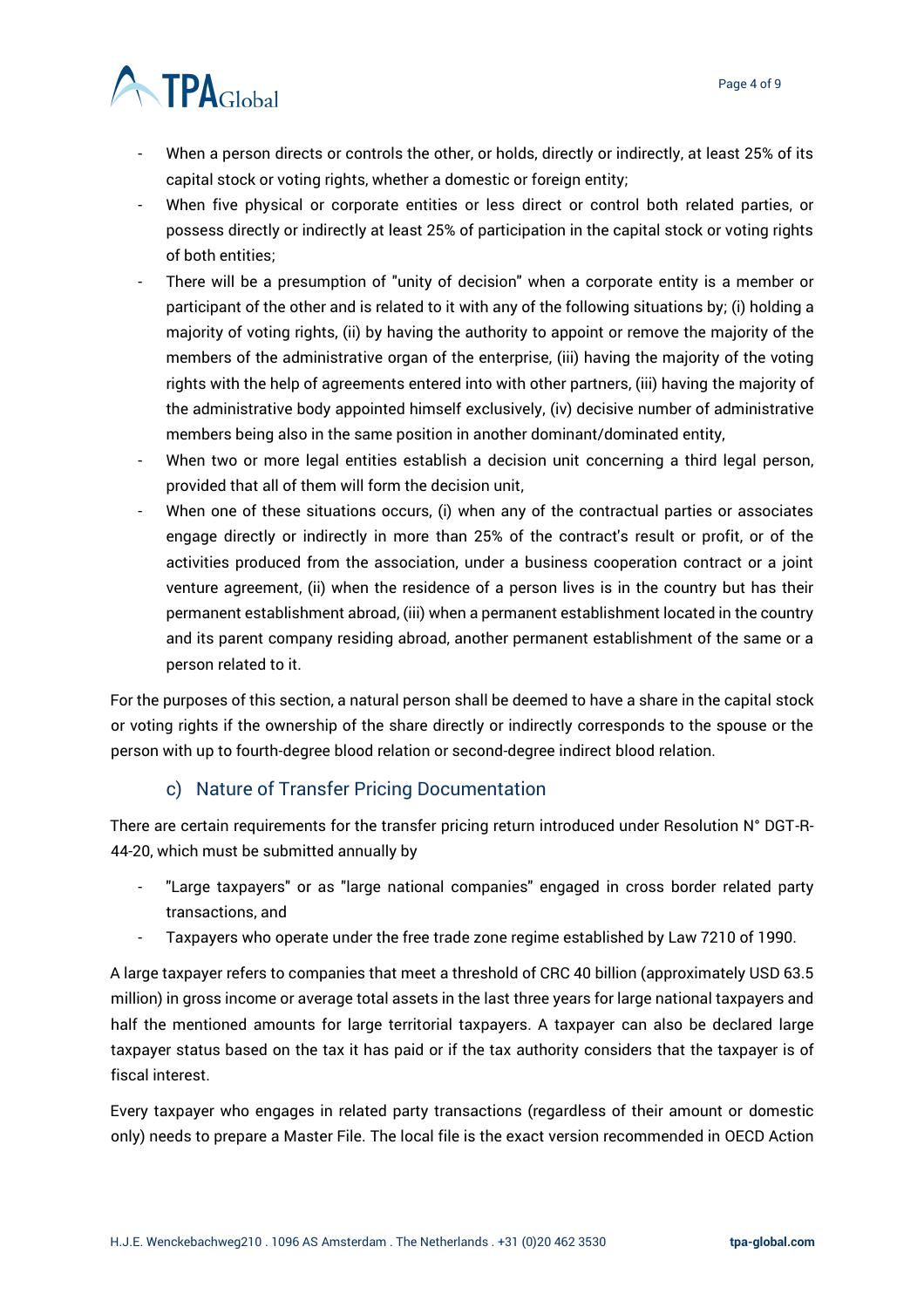

13. There is no obligation to file it on a given date, but the taxpayer must have both available if the Tax Administration requests the documents.

#### d) Tax Havens & Blacklists

<span id="page-4-0"></span>Article 68 of the Income Tax Law prescribes that there is a presumption of related-party transactions:

- In the case of jurisdictions that have an equivalent rate in the Income Tax lower by more than forty per cent (40%) of the rate established in subsection a) of Article 15 of the Income Tax Law,
- In the case of jurisdictions with which Costa Rica does not have an agreement for the exchange of information or to avoid double taxation with a clause for the exchange of information.

Therefore, although this legislation does not specify certain countries, the definition can be taken to address possible blacklisted countries.

#### e) Advance Pricing Agreement (APA)

<span id="page-4-1"></span>Pursuant to Article 74 of the Income Tax Law, taxpayers can request an APA with the Tax Administration to request the valuation of transactions among related parties. It must be accompanied by a proposal of the taxpayer that is based on the value that independent parties would have agreed on in similar operations. APA can be made for a maximum of three years duration.

When a consensus is not reached between the taxpayer and the tax authorities in the subscription of the agreement, the administration must file a resolution which must be included in the file. The taxpayer cannot issue an appeal on the decision.

#### f) Audit Practice

<span id="page-4-2"></span>The DGT is entitled to perform Transfer Pricing audits to test whether transactions carried out between related parties have been agreed in accordance with the arm's length principle.

The taxpayer is required to substantiate that the transactions with foreign related parties are undertaken on an arm's length basis and in accordance with the transfer pricing rules and regulations.

When prices or value agreed in transactions with related parties do not meet the arm's length standards, the DGT is entitled to make appropriate adjustments, as the valuation agreed between the related parties would result in lower taxation in Costa Rica.

# <span id="page-4-4"></span><span id="page-4-3"></span>3. Transfer Pricing Documentation

#### a) Level of Documentation

Article 1 of Executive Decree No. 41818-H came into effect on 26 June 2019 (Replaced the Decree No. 37898-H of 13 September 2013) establishes that the content of the TP Study should contain the following information:

- Activities and functions developed by the taxpayer.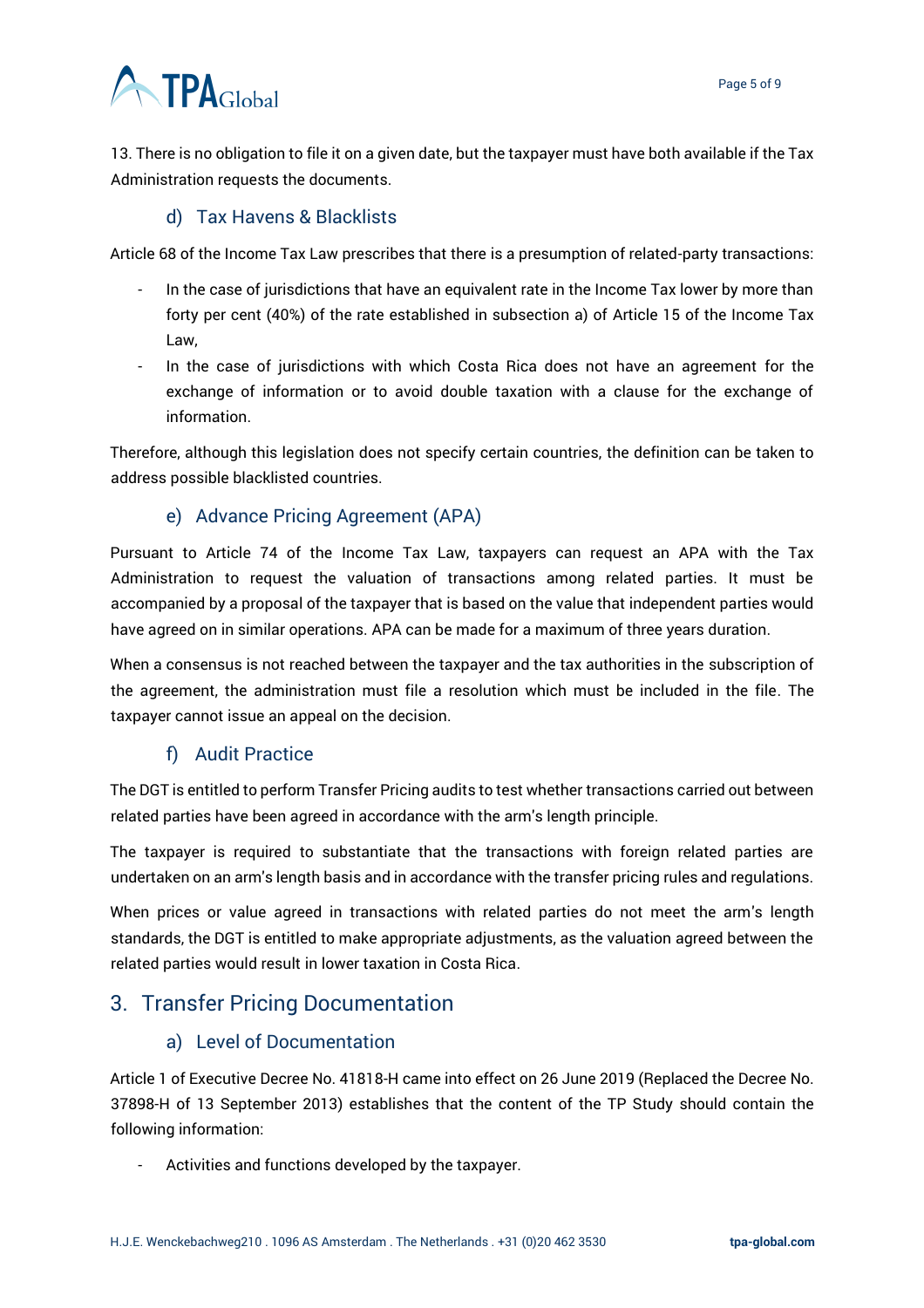

- List of fixed assets used in related operations.
- Risks inherent to the activity.
- General information about the companies of the Group
- Financial Statements of the taxpayer's fiscal year, based on IFRS.
- Transfer pricing methods used.
- Identification of each intercompany transaction.
- Relevant documentation that supports intercompany transactions.

Accordingly, Article 8 of the same regulation lists the taxpayers who are required to submit TP Return as:

- Taxpayers who carry out national or cross-border operations with related companies, and,
- Taxpayers who are classified as large taxpayers or large territorial companies, or persons or entities under the free zone regime.

Moreover, these requirements are in place regarding the implementation of BEPS-related documentation:

- Master File and Local File: Articles 2 and 3 of Resolution DGT-R-49-2019 (issued on 13 November 2019 and replacing Resolution DGT-R-16-2017) set out the information to be reported in the Master File,
- Country by Country Reporting: Article 4 of Resolution no. DGT-R-001-2018 incorporates the content of the CbCR.

#### b) Industry Analysis

<span id="page-5-0"></span>By identifying value drivers for the relevant industry, a first indication of the level of profitability common in the industry is being given.

#### c) Company Analysis

<span id="page-5-1"></span>A description of the management structure of the local entity, a local organisation chart, and a description of the individuals to whom local management reports and the country(ies) in which such individuals maintain their principal offices.

A detailed description of the business and business strategy pursued by the local entity, including an indication of whether the local entity has been involved in or affected by business restructurings or intangibles transfers in the present or immediately past year and an explanation of those aspects of such transactions affecting the local entity.

#### d) Functional Analysis

<span id="page-5-2"></span>In conducting a functional analysis, an assessment is made of the significant activities and responsibilities performed by the related parties relevant to the Intercompany Transactions under review, the tangible and intangible assets that are employed, and the risks borne in undertaking the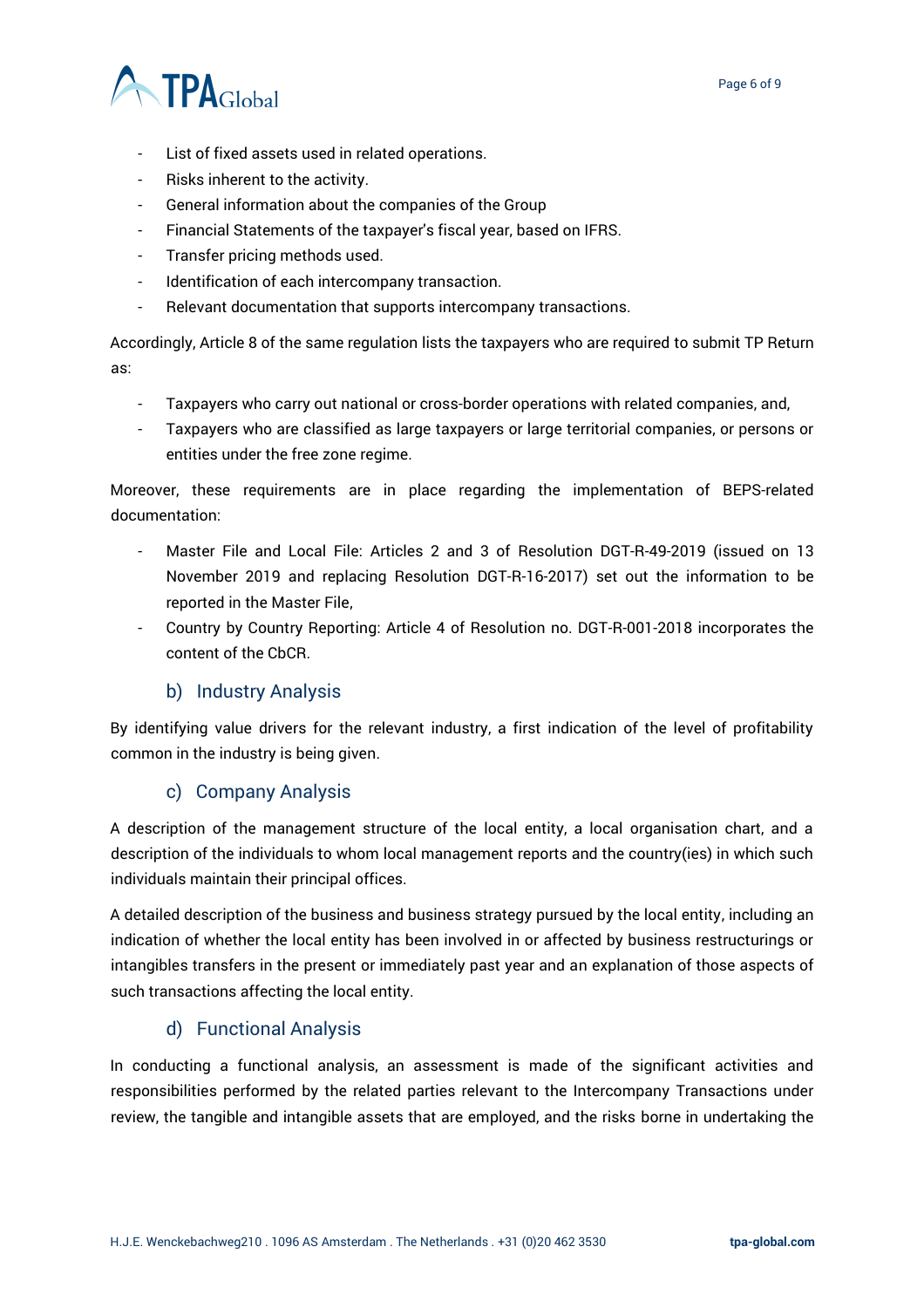

business activities. Such an assessment is consistent with the recommendations that have been made in the OECD Guidelines in paragraph 1.51.

# e) Choice of Transfer Pricing Method

<span id="page-6-0"></span>Methods for performing transfer pricing and comparability analysis are in line with the OECD Transfer Pricing Guidelines.

- comparable uncontrolled price method (CUP),
- resale price method (RPM),
- cost-plus method (CPM),
- profit split method (PSM), and
- transactional net margin method (TNMM).

Decree No. 41818-H on Transfer Pricing allows using a special method for the commodities. It is based on international prices in commodities markets.

## f) Economic Analysis – Benchmark Study

<span id="page-6-1"></span>The legislation in Costa Rica allows the use of internal and external comparable companies to determine the arm's length range to evaluate the transactions carried out by the company.

# g) Inter-company (IC) Legal Agreement

<span id="page-6-2"></span>Although an Inter-company legal agreement formalises the business and financial relationship between group entities, the legal agreements have a lower ranking since the OECD 2017 Guidelines made the "conduct of parties" the prevailing concept.

# <span id="page-6-3"></span>h) Production Process for TP Relevant Returns, Documents, Forms and Financials

In the chart below, the existence of the filing requirements with the details of which format is used, the latest filing date, notification requirement and its deadline, thresholds to be applied in case it exists, and the required languages are demonstrated. This information can be seen respectively for CIT, master file, local file, CbCR, local forms, annual accounts and segmented P&L documentations.

|                                          | Prepare or<br>File? | Format | <b>Deadline</b>                    | <b>Notificati</b><br>on.<br>Deadline* | Threshold*<br>(Yes/No) | Local Language<br>(Yes/No)*(If<br>"No", it can be<br>filed in English) |
|------------------------------------------|---------------------|--------|------------------------------------|---------------------------------------|------------------------|------------------------------------------------------------------------|
| Corporate<br><b>Income</b><br><b>Tax</b> | File                | N/A    | 15 March of<br>the following<br>FY | N/A                                   | N/A                    | Yes                                                                    |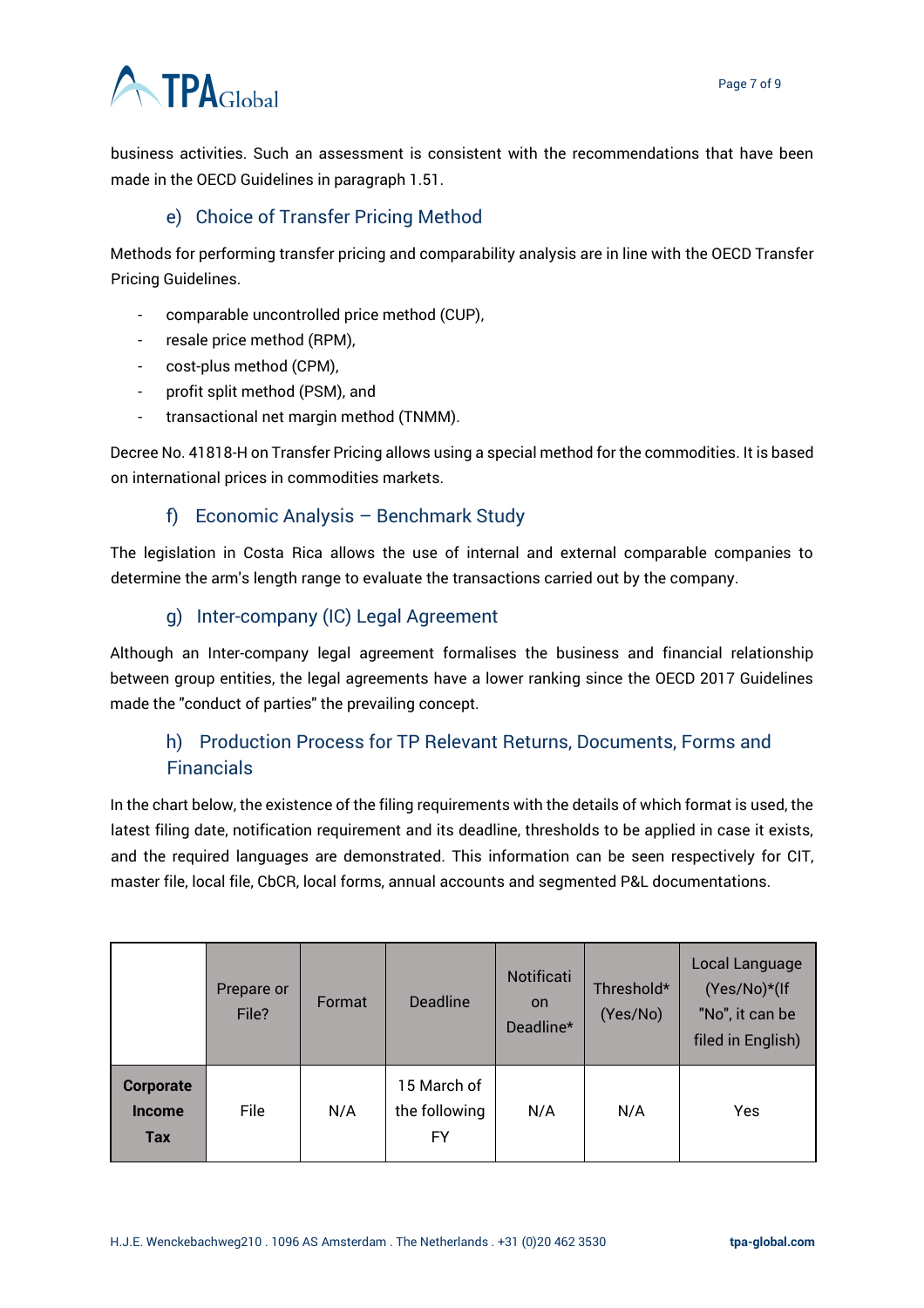

| <b>Master</b><br><b>File</b>                                                          | Prepare | N/A             | Upon<br>request                                          | N/A                                          | N/A                      | Yes |  |  |  |
|---------------------------------------------------------------------------------------|---------|-----------------|----------------------------------------------------------|----------------------------------------------|--------------------------|-----|--|--|--|
| <b>Local File</b>                                                                     | Prepare | N/A             | Upon<br>request                                          | N/A                                          | N/A                      | Yes |  |  |  |
| <b>CbCR</b>                                                                           | File    | N/A             | 31 December<br>of the<br>following FY                    | 31 March<br>of the<br>following<br><b>FY</b> | $\geq$ EUR750<br>million | Yes |  |  |  |
| <b>Annual</b><br><b>Accounts</b>                                                      | Prepare | <b>IFRS</b>     | 120 days<br>after the end<br>of the<br>financial<br>year | <b>No</b>                                    | Yes                      | Yes |  |  |  |
| <b>Segmente</b><br>d P&L                                                              | Prepare | Excel/Ot<br>her | Ready upon<br>filing CIT/TP<br>documents.                | <b>No</b>                                    | <b>No</b>                | Yes |  |  |  |
| * Costa Rica has signed the MCAA agreement on 27 January 2016 for the filing of CBCR. |         |                 |                                                          |                                              |                          |     |  |  |  |
| * Costa Rica does not have special considerations for SMEs.                           |         |                 |                                                          |                                              |                          |     |  |  |  |

The TP Study must be presented to Tax Authorities upon request and must be available at the time of the preparation of the TP Return.

The TP documentation must be submitted electronically by the last working day of June following the close of the fiscal year concerned.

The statute of limitation is four years starting 1 January of the following year, after filing the tax return. There are special considerations if the tax return was not present or was presented with incorrect information, and then the term rises to 10 years.

# i) Mandatory Language

<span id="page-7-0"></span>Transfer pricing documentation should be in Spanish.